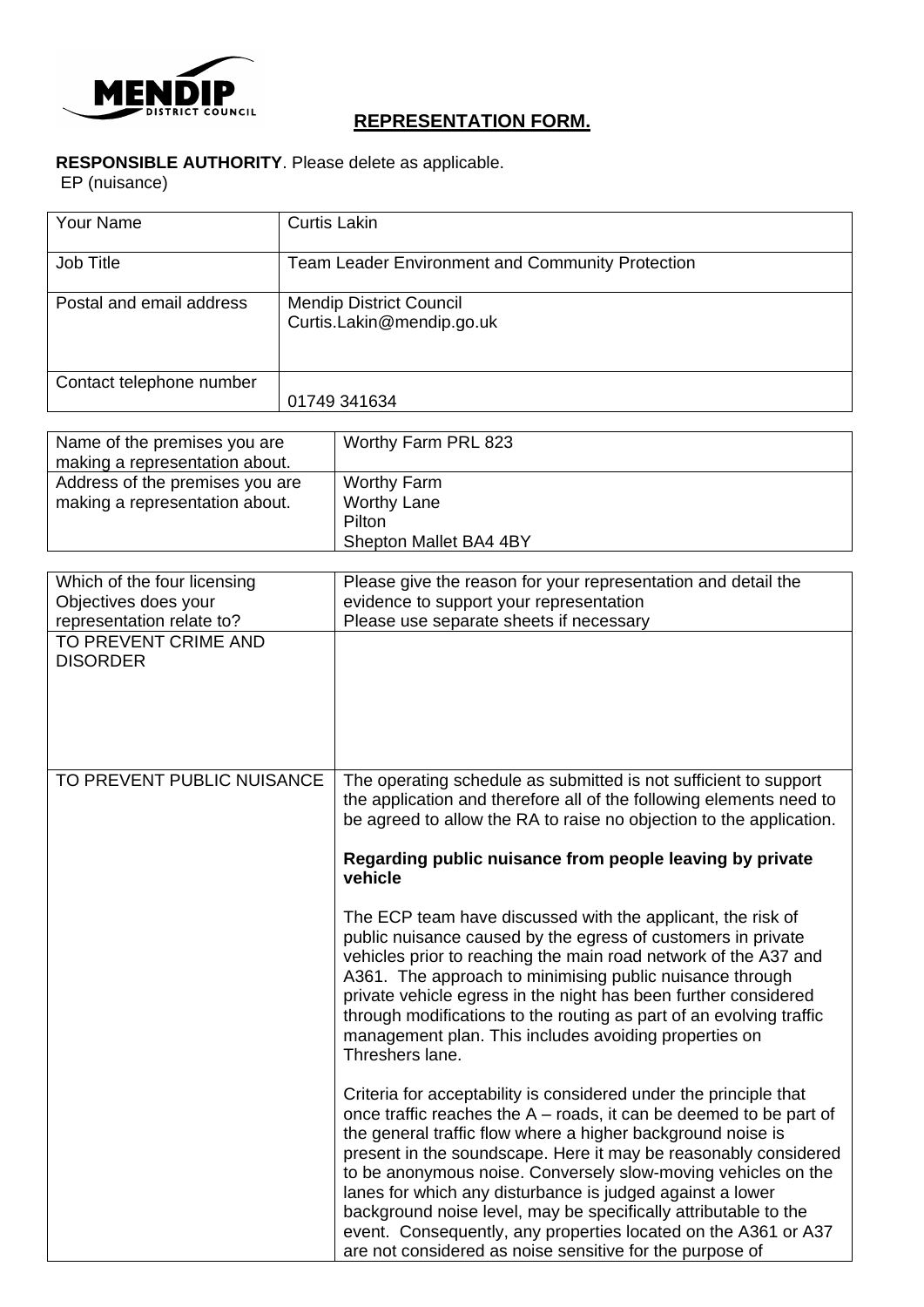|                                              | promoting the prevention of public nuisance.                                                                                                                                                                                                                                                                                                                                                                                                                                                                                                                                                                                                                                                        |  |  |
|----------------------------------------------|-----------------------------------------------------------------------------------------------------------------------------------------------------------------------------------------------------------------------------------------------------------------------------------------------------------------------------------------------------------------------------------------------------------------------------------------------------------------------------------------------------------------------------------------------------------------------------------------------------------------------------------------------------------------------------------------------------|--|--|
|                                              | There is no significant concern to the egress proposal on the<br>basis of the plan identified at the meeting of 08.04.21, however<br>this has not been confirmed in writing at the time of the<br>representation and the EMP will be expected to identify and<br>consolidate the position to demonstrate that any residents within<br>50m of the egress lanes (prior to reaching the main road network)<br>are either protected from nuisance or desensitised. It is also<br>expected that the EMP will commit to delivering the message to<br>'leave quietly' and to be 'mindful and respectful of local residents'<br>given out to attendees via the PA at the end of the event on each<br>night. |  |  |
|                                              | Regarding Public nuisance from the Licensable activity<br>involving music and related entertainment                                                                                                                                                                                                                                                                                                                                                                                                                                                                                                                                                                                                 |  |  |
|                                              | The RA for Public Nuisance has no objection to the in-perpetuity<br>license application providing that the following criteria are met<br>with mechanisms in place designed to prevent ambiguity:                                                                                                                                                                                                                                                                                                                                                                                                                                                                                                    |  |  |
|                                              | 1. The EMP license condition allows at least 90 days prior to<br>the event taking place<br>2. The MAP process is built into the License to allow for<br>adequate time to resolve any significant issues which<br>require consideration.<br>3. The event does not take place in the same calendar year<br>as the Glastonbury festival<br>4. Where another Licensed event such as that afforded by<br>PRL 634 is planned to operate in the same calendar year<br>then the cumulative impact in terms of both spacing                                                                                                                                                                                  |  |  |
|                                              | between events and overall noise does need adequate<br>controls in place.                                                                                                                                                                                                                                                                                                                                                                                                                                                                                                                                                                                                                           |  |  |
|                                              | These matters have been discussed in meetings with the<br>applicant however point 4 in particular has not been<br>agreed in writing at the time of this representation.                                                                                                                                                                                                                                                                                                                                                                                                                                                                                                                             |  |  |
| <b>PUBLIC SAFETY</b>                         |                                                                                                                                                                                                                                                                                                                                                                                                                                                                                                                                                                                                                                                                                                     |  |  |
|                                              |                                                                                                                                                                                                                                                                                                                                                                                                                                                                                                                                                                                                                                                                                                     |  |  |
| THE PREVENTION OF HARM TO<br><b>CHILDREN</b> |                                                                                                                                                                                                                                                                                                                                                                                                                                                                                                                                                                                                                                                                                                     |  |  |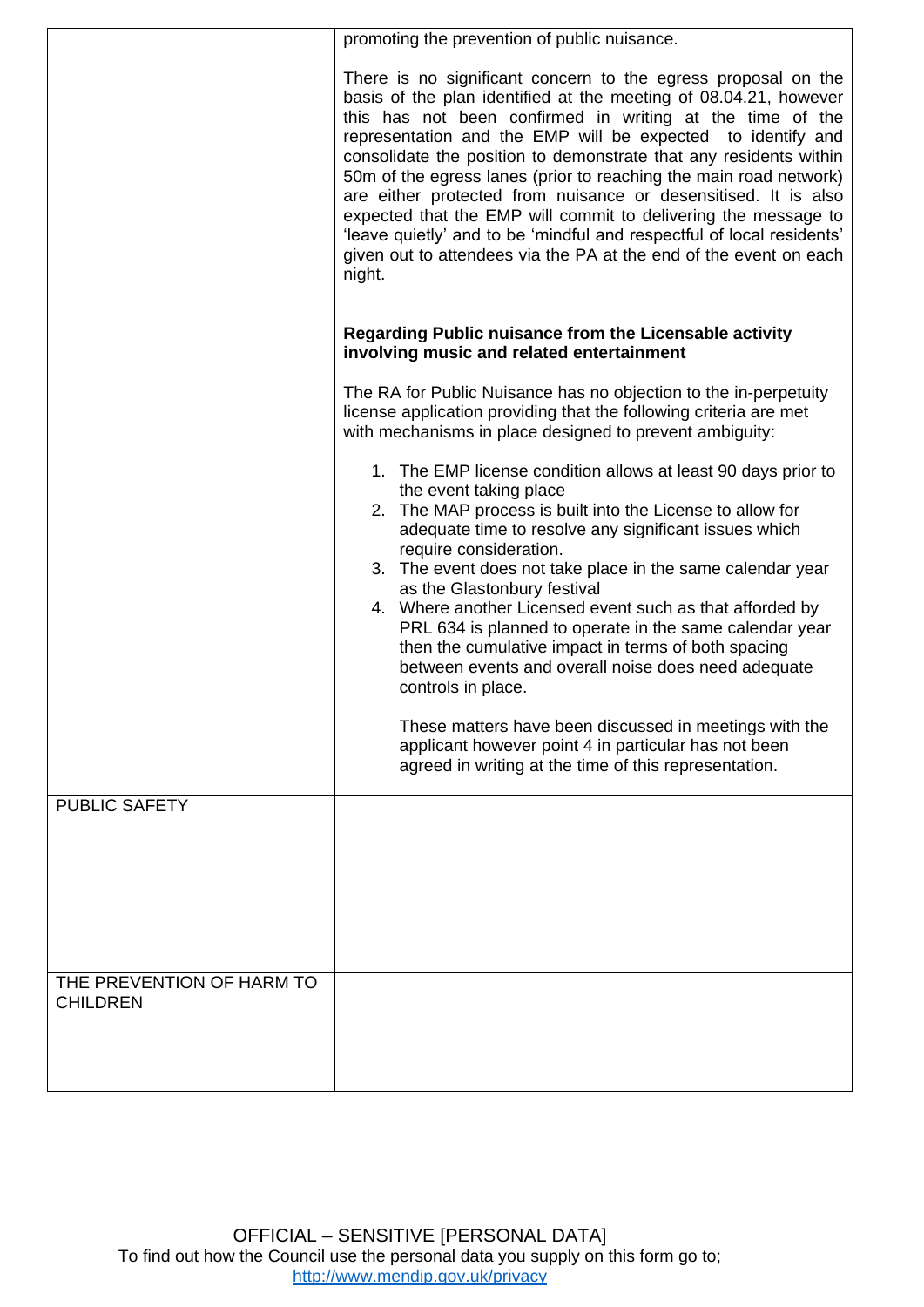| Suggested<br>conditions<br>that could be<br>added to the                                                                                                                                                                                       | The Licensing Authority and Licensing Sub Committee are requested to take into<br>consideration the following points (Note 1 and 2)                                                                                                                                                                                                                                                                                                                                                                                                                                                                                                                                                                                                                                                                                                                                                                                                                                                                                                                                                                                                                                                                                                               |  |
|------------------------------------------------------------------------------------------------------------------------------------------------------------------------------------------------------------------------------------------------|---------------------------------------------------------------------------------------------------------------------------------------------------------------------------------------------------------------------------------------------------------------------------------------------------------------------------------------------------------------------------------------------------------------------------------------------------------------------------------------------------------------------------------------------------------------------------------------------------------------------------------------------------------------------------------------------------------------------------------------------------------------------------------------------------------------------------------------------------------------------------------------------------------------------------------------------------------------------------------------------------------------------------------------------------------------------------------------------------------------------------------------------------------------------------------------------------------------------------------------------------|--|
| licence to<br>remedy your<br>representation<br>or other<br>suggestions<br>you would like<br>the Licensing<br>Sub<br>Committee to<br>take into<br>account.<br>Please use<br>separate<br>sheets where<br>necessary<br>and refer to<br>checklist. | Note 1<br>Noise levels in conditions are carefully calculated by principles for derivation of an acceptable<br>noise dose, effectively a judgement of what is reasonable for the community to tolerate. This<br>determination is subject to consideration of the code of practice and research on soundscape<br>and context which inform the level of noise intrusion impact, as well as other socio-economic<br>factors and in particular the degree of likely community tolerance linked to recognition of the<br>public benefit of any event. Without prejudice, a failure to operate under an appropriate<br>cumulative noise dose may result in a review of the license conditions of one or more events<br>which contribute to the cumulative impact.<br>Note 2<br>It may be possible to either consider a variation to the permitted noise level for PRL 823<br>together with a variation to PRL 634 to harmonise noise levels somewhere between 60dBA<br>and 75dBA for both events to operate together in any calendar year. Where both events are<br>intended to run around September time discussion with the parish council is advised before<br>committing to less than a three-week gap between events. This will gauge a preference |  |
|                                                                                                                                                                                                                                                | representing the community and may for example determine that back to back weekends are<br>preferred by all parties concerned.<br>Package of 5 Conditions recommended to be attached to the License specific to<br><b>Prevention of Public Nuisance.</b>                                                                                                                                                                                                                                                                                                                                                                                                                                                                                                                                                                                                                                                                                                                                                                                                                                                                                                                                                                                          |  |
|                                                                                                                                                                                                                                                | A suitably qualified noise management consultant shall be appointed and shall<br>$\bullet$<br>prepare and implement a Noise Management Plan (NMP). A first draft of the NMP<br>shall be made available with the first Event Management Plan 90 days prior to the<br>start of the event period and a final version shall be made available at least 30 days<br>before the start of the event period. The NMP shall demonstrate how compliance with<br>the licence conditions relating to noise will be achieved and in particular will include<br>the offsite and onsite monitoring arrangements and how noise generating aspects of<br>the entertainment will be controlled.                                                                                                                                                                                                                                                                                                                                                                                                                                                                                                                                                                      |  |
|                                                                                                                                                                                                                                                | The Premises Licence Holder, or a nominated deputy, shall take all reasonable steps<br>to effect full control over all noise sources arising from the premises having particular<br>regard to amplified and non-amplified music. The Premises Licence holder or a<br>nominated deputy shall, where necessary, arrange for the volume of any music to be<br>reduced or the playing ceased if, in the opinion of the Licensing Authority, reasonable<br>cause for annoyance is likely to arise or is occurring. The Premises Licence holder<br>shall ensure that at least one such responsible person be available on the premises<br>at all times (contactable by Officers of the Licensing Authority), whilst members of the<br>public remain on the premises.                                                                                                                                                                                                                                                                                                                                                                                                                                                                                    |  |
|                                                                                                                                                                                                                                                | All sound systems associated with the running of event shall cease operating<br>between Midnight and 10am on each day of the license period of the event. Sound<br>testing of the music venue shall be permitted for a maximum of I hour period between<br>the hours of 10.00 and 16:00 and is not subject to the requirements of condition<br>[insert] below                                                                                                                                                                                                                                                                                                                                                                                                                                                                                                                                                                                                                                                                                                                                                                                                                                                                                     |  |
|                                                                                                                                                                                                                                                | Noise levels from the operation of the event shall not exceed the levels stipulated in<br>the following table when measured at the boundary of any noise sensitive property as<br>a continuous equivalent measurement:<br>OFFICIAL - SENSITIVE [PERSONAL DATA]                                                                                                                                                                                                                                                                                                                                                                                                                                                                                                                                                                                                                                                                                                                                                                                                                                                                                                                                                                                    |  |